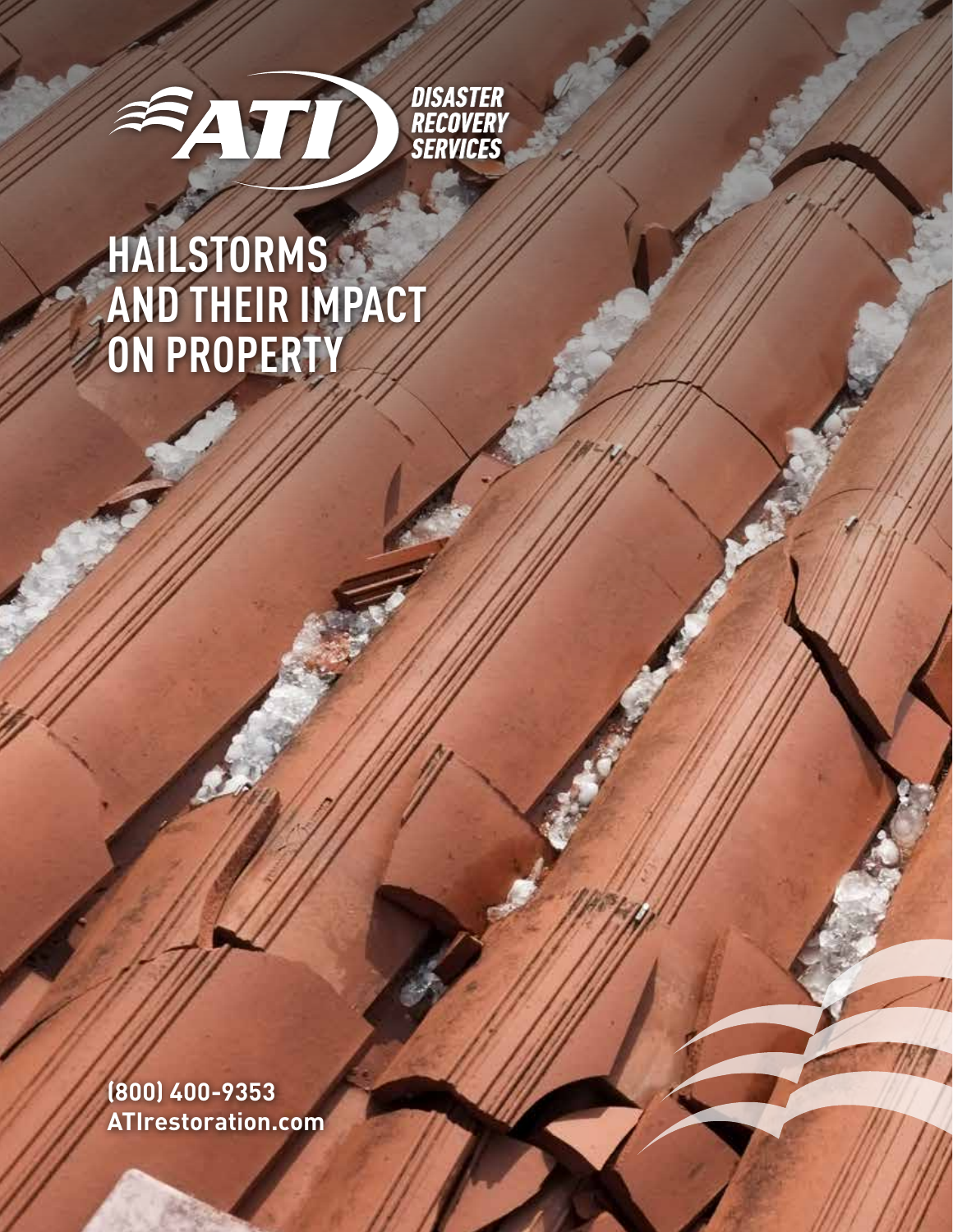### **TABLE OF CONTENTS**

| <b>Introduction</b>                |   |
|------------------------------------|---|
| <b>Basics of Hail</b>              | 3 |
| <b>Hail Season</b>                 |   |
| <b>Hail Damage and Risks</b>       |   |
| <b>What Hail Damage Looks Like</b> |   |
| <b>Preventing Property Damage</b>  | 6 |
| <b>Reputable Repairs</b>           |   |
| <b>Conclusion</b>                  | g |

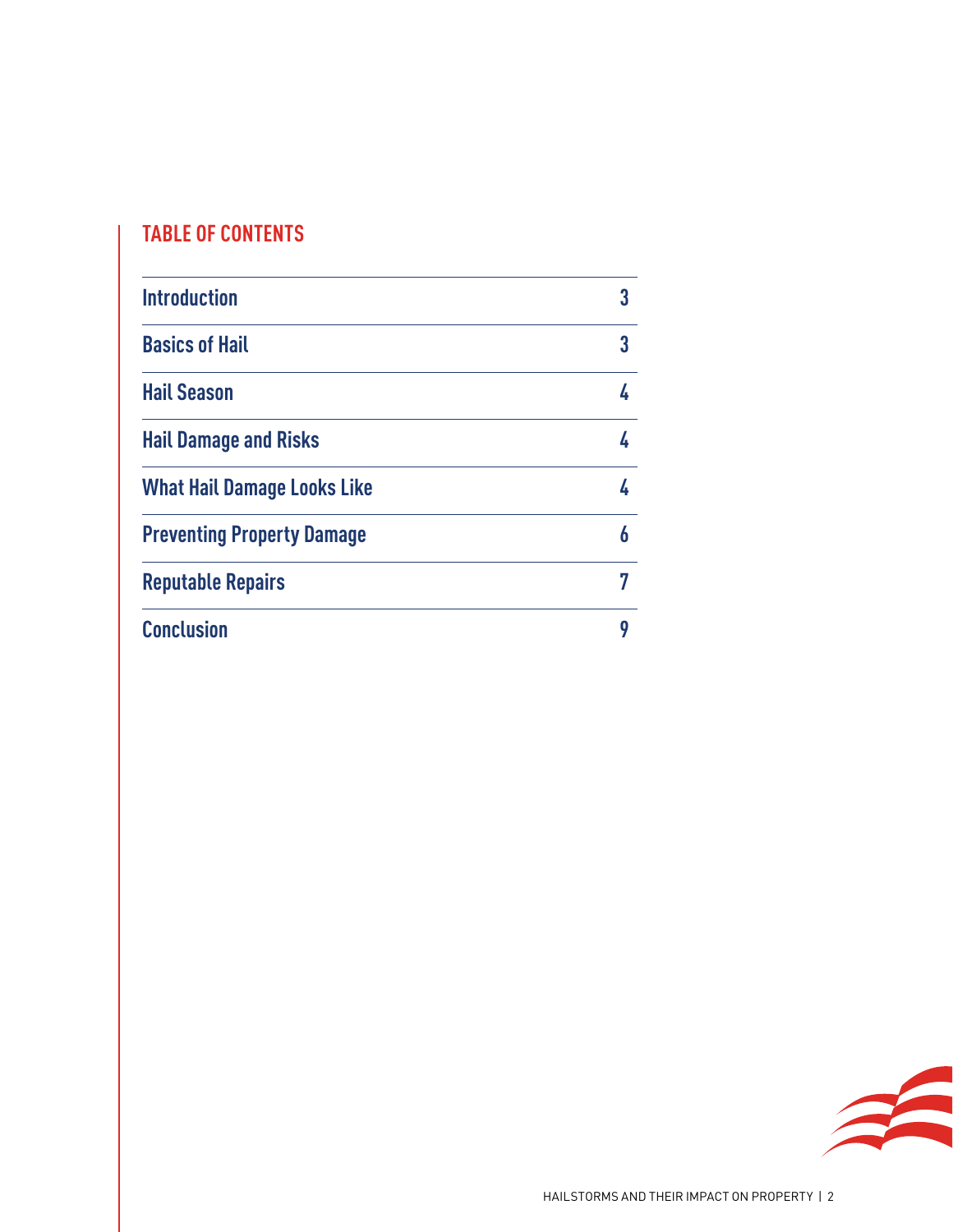### Introduction

As spring approaches, so does thunderstorm season for the United States. With thunderstorms comes one of nature's more curious and destructive phenomena – hail. This whitepaper will explore what hail is, how to prevent hail damage, and how to identify and repair property damage caused by hail. We will also address what to look for in a reputable contractor to address hail damage that has occurred.

# Basics of Hail

What is hail and is it different from freezing rain? According to the National Oceanic and Atmospheric Administration's National Severe Storm Laboratory (NOAA's NSSL), hail is a form of precipitation consisting of solid ice that forms inside thunderstorm updrafts. Hail can damage aircraft, homes and cars, and can be deadly to livestock and people. In contrast, freezing rain falls as rain and freezes as it falls in the lower atmosphere, closer to the ground. While hail can strike nearly every part of the country, it is particularly prevalent in the central states, where wide-open prairies and plains create ideal conditions for hail to form during storms.



**HAIL ALLEY IS THE SWATH OF THE COUNTRY THAT IS MOST PRONE TO HAILSTORMS, AND TYPICALLY INCLUDES COLORADO, NEBRASKA, AND WYOMING\* . \*NOAA NSSL**

As small pieces of ice are cycled inside the thunderstorm, the ice grows as it rises from the storm and moisture on the surface freezes. Hail falls when the weight of it overpowers the updrafts of the storm, and gravity takes over. Hail can fall at incredible speeds depending on the size. NSSL estimates that hail over 4 inches in diameter can fall at speeds up to or even greater than 100 mph. The speed depends on the size of the hailstone, with smaller hailstones traveling slower and larger hailstorms traveling faster.

| <b>HAILSTONE SIZE</b>       | I SPEED                                 |
|-----------------------------|-----------------------------------------|
| < ONE INCH IN DIAMETER      | <b>FALLING BETWEEN 9 MPH TO 25 MPH</b>  |
| <b>1-2 INCH IN DIAMETER</b> | I FALLING BETWEEN 25 MPH TO 40 MPH      |
| <b>2-4 INCH IN DIAMETER</b> | <b>FALLING BETWEEN 40 MPH TO 72 MPH</b> |

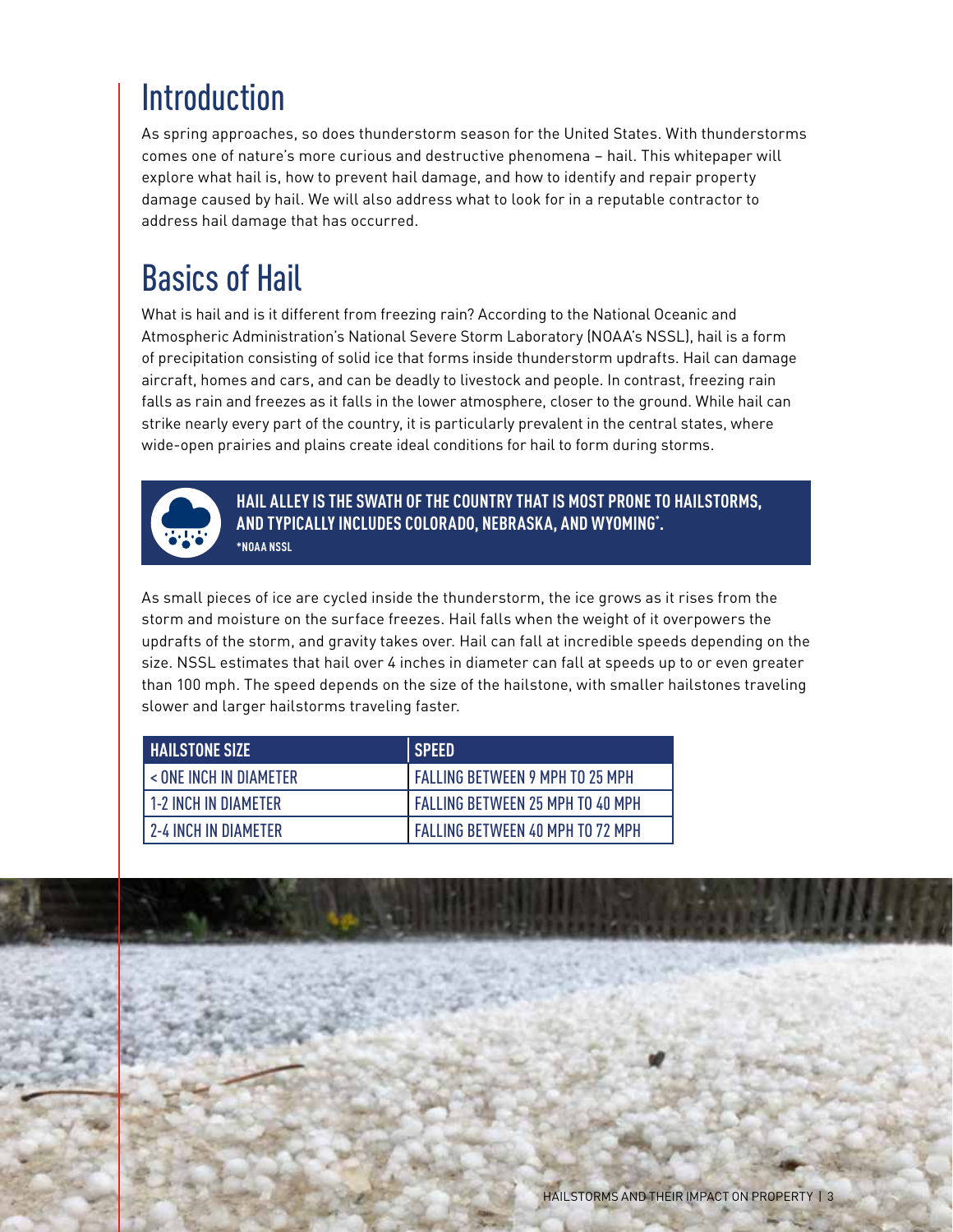# Hail Season

Ice falling at such speeds can cause a lot of damage, and subsequently, a lot of insurance claims. In the United States, hailstorms typically occur during the months of May to August. According to a study published by the American Meteorological Society in its Weather and Forecasting scientific journal, June is the top month for severe hail. This radar-based climatology study included data from 2007-2010.



**TEXAS WAS THE TOP STATE FOR PROPERTIES AFFECTED BY HAIL DAMAGE IN 2020, FOLLOWED BY ILLINOIS, WITH ABOUT 1.5 MILLION AND 500,000 PROPERTIES AFFECTED, RESPECTIVELY \* . \*ROCKY MOUNTAIN INSURANCE INFORMATION ASSOCIATION**

# Hail Damage and Risks

In addition to causing damage to the roofs of buildings, hail can blow horizontally, causing damage to siding, doors, and windows. Hail regularly damages cars as well. People and animals who are caught in hailstorms are at risk of injury, and the bigger and faster-falling pieces of hail can be deadly. It is best to make sure people and animals take cover in a hailstorm, and that vehicles are parked inside a garage or carport if possible.

### What Hail Damage Looks Like

Hail damage can range from insignificant to incredibly expensive, and hail is an equal-opportunity destroyer, damaging cars, buildings, and landscaping. Animals and people caught in the storm are also at risk for their safety, depending on the size and speed of the hailstones. When a hailstorm strikes, it can leave startling amounts of distinctive damage. Cars parked outside will have pockmarked hoods and roofs, and spiderwebbed windshields and windows. The damage done to buildings is also fairly distinctive, usually leaving irregularly spaced pockmarks.

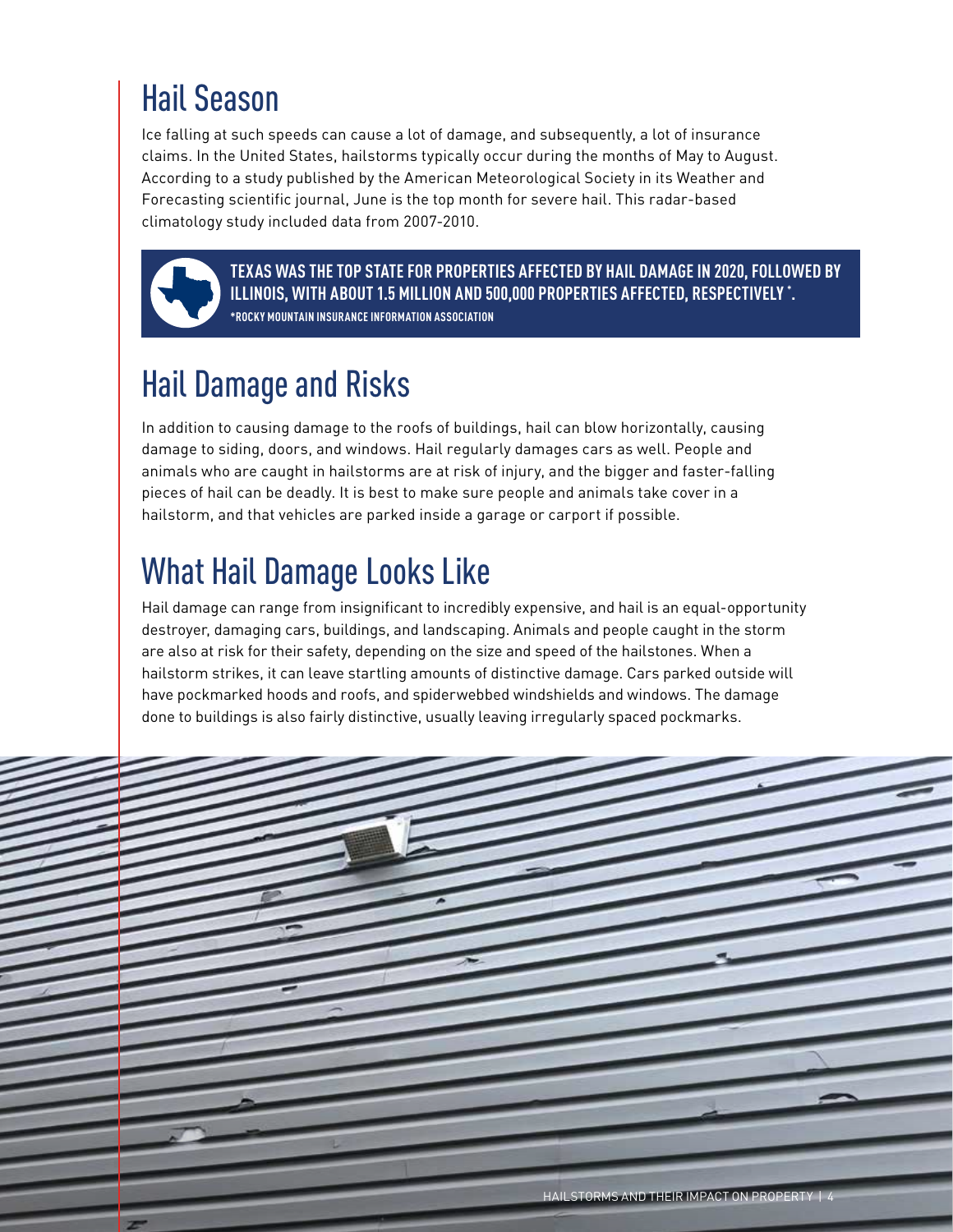Some hail damage can be easy to spot, but areas like the roof or upper-floor siding may not be easy to see from the ground. It can be risky for untrained facility managers, business owners, or homeowners to climb ladders to get a closer look at these areas. To ensure safety, it is recommended that a licensed contractor—who has the correct safety equipment and training ascends to those areas to inspect and assess hail damage.

For business professionals and homeowners who have the experience and equipment to selfassess their properties for hail damage, there are key things to look for:

#### **ASPHALT AND COMPOSITION SHINGLES HAIL DAMAGE**

- Random damage with no discernable pattern.
- Hail hits that are black in color.
- Loss of granules, which may expose the roof felt.
- Asphalt and/or mat that appears shiny.
- Hail hits that are soft to the touch, like the bruise on an apple.

#### **WOOD SHINGLES HAIL DAMAGE**

**Residence of South Ave** 

- Random damage with no discernable pattern.
- A split in the shingle that is brown/orange in color.
- A split in the shingle that has sharp corners and edges.
- A split in the shingle that has little to no deterioration at the edges.
- Impact marks or dents along the splits.

\*The above lists were compiled by Travelers Indemnity Group as an educational resource on identifying hail damage to two of the more common types of roofing.

For siding, the material involved can make spotting damage easier or trickier, as can the lighting and the time of day. Knowing which direction the wind was blowing during the hail storm can help narrow down the search to one specific area of a property.

Aluminum siding is the most likely to sustain serious denting and damage from hail, but wood and vinyl siding can also be damaged. Paint chips are a superficial sign of damage, but they can indicate cracks, holes, and dents, which are all common types of hail damage to siding.

Damage from hail needs to be addressed promptly in order to preserve the integrity of the envelope of the building. Cracks and holes in siding or roofing can lead to water leaks, insulation gaps, or avenues for pest intrusion, all of which can cause more expensive problems further down the line.



**ACCORDING TO A 2021 REPORT BY VERISK, 6.2 MILLION PROPERTIES IN THE UNITED STATES EXPERIENCED ONE OR MORE DAMAGING HAIL EVENTS IN 2020—CLAIMS THAT YEAR RESULTED IN ALMOST \$14.2 BILLION IN LOSSES.**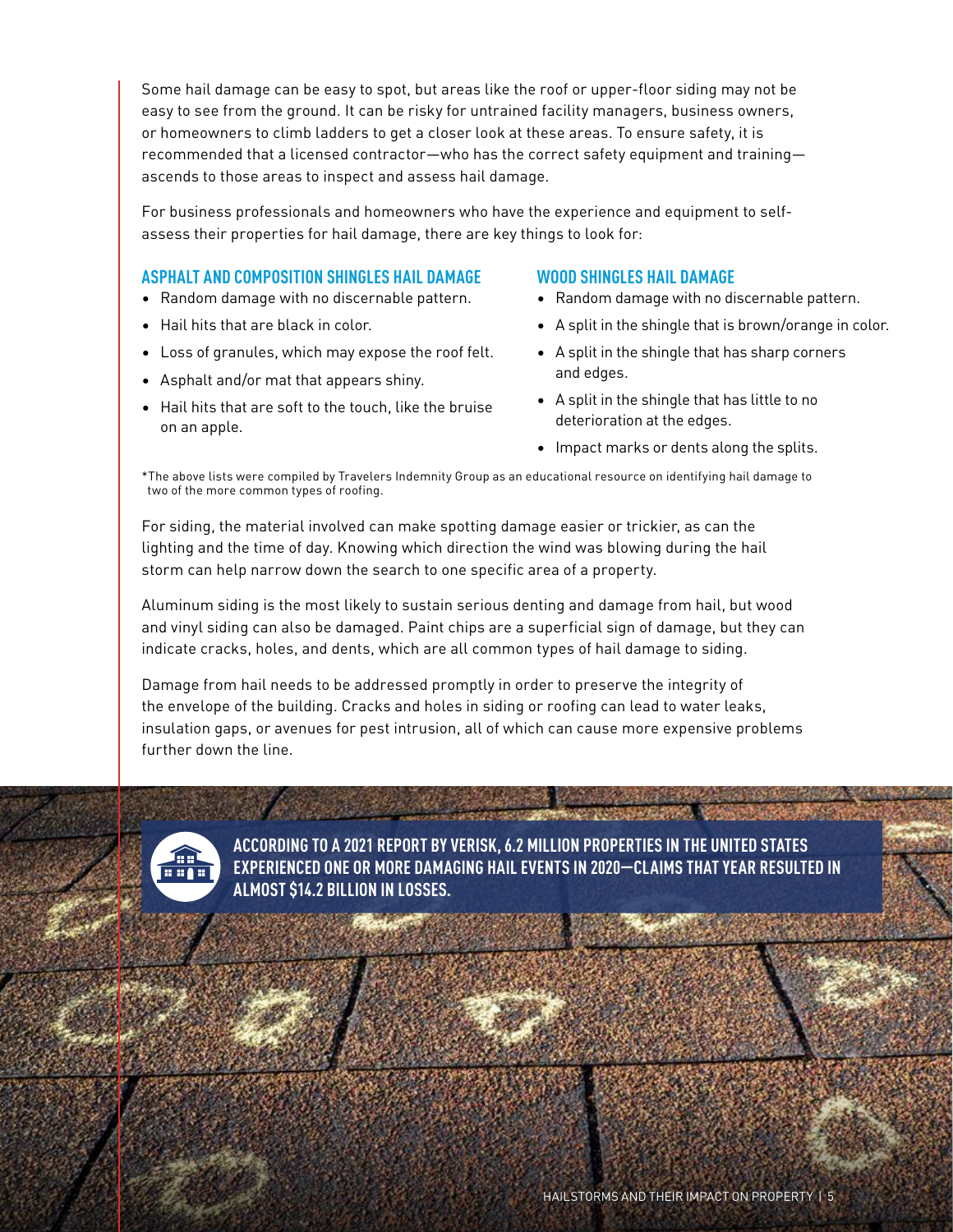### Preventing Property Damage

With hail falling at high speeds and the unpredictable direction of hits caused by high winds, hail is a particularly destructive weather event. Preparation is the best line of defense to mitigate property damage due to severe weather. For hail, there are a few key takeaways to prepare your property:

- Inspect your roof regularly and invest in highly durable roofing materials. If there are any damaged areas on your roof already, hail damage will quickly make that damage exponentially worse. Repairing the roof, or replacing it entirely, with highly durable, impact resistant roofing materials can help prevent future damage from hail.
- Keep trees trimmed and gutters in good repair. The high winds that typically accompany a hailstorm can mean that dead, loose, or dying tree limbs and branches can get knocked or blown loose and turned into damaging projectiles. Similarly, a loose or full gutter can buckle under the weight and impact of hail.
- Plant a windscreen if your property doesn't have one. This can help soften the impact of future storms on your property.
- Secure and shelter outdoor furniture. This should only be done if there is no hail actively falling, so ideally before a storm kicks into gear. Hail that can damage your outdoor furniture can cause injury. Pots, vases, artwork, and furniture should all be secured inside a garage or shed, under an awning, or wrapped in protective coverings if possible.
- Invest in shutters and impact-resistant windows and siding. Because hail can cause damage from nearly every direction, protecting the sides of a building's envelope is a good step to take.



**2020 HAD 4,611 MAJOR HAILSTORMS ACCORDING TO NOAA'S SEVERE STORMS DATABASE. IN 2019, THERE WERE 5,382 MAJOR HAILSTORMS.**

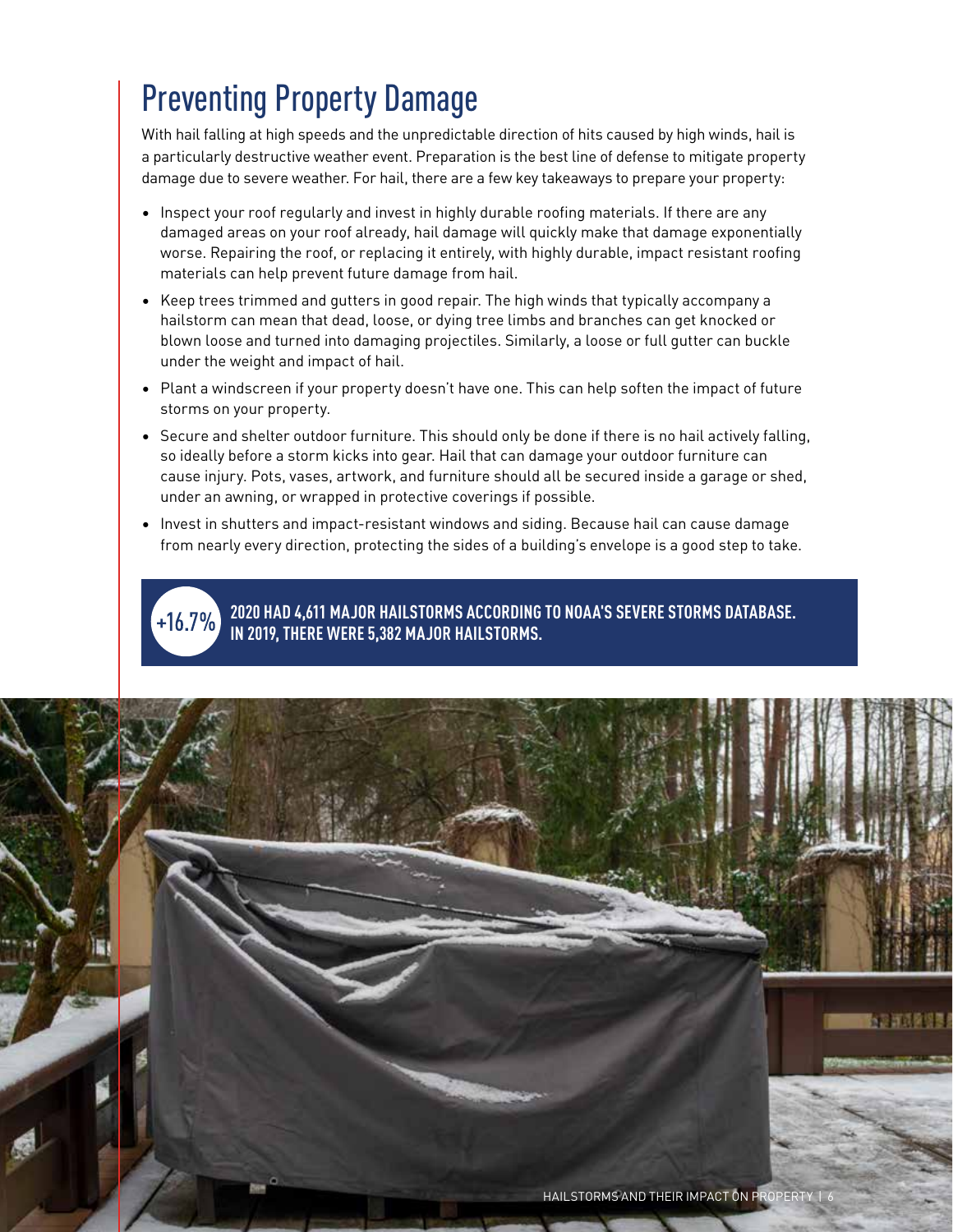## Reputable Repairs

Repairing hail damage can be a lucrative opportunity for exploitative businesses who look to take advantage of those who are unprepared for dealing with a hailstorm.

The state of Colorado initiated a #NoRoofScam campaign due to the high volume of fraudulent roofers who attempt to prey on Coloradans in the aftermath of the state's many hailstorms every year. This campaign highlights the importance of hiring reputable contractors to do roofing repairs as part of disaster recovery efforts when a business or home has been damaged by hail. The state also provides tips to help homeowners and facility professionals navigate the ins and outs of hiring a reputable roofing contractor to repair the damages to their property.

The top tips from Colorado's #NoRoofScam campaign can be applied to roofing work done in any part of the country, not just Colorado.

- Get multiple estimates and references for the work needed before signing a contract.
- Reputable roofers do not conduct door-to-door solicitation after a storm.
- Check in on a business with the Better Business Bureau for any potential complaints or indications of a scam before hiring them.
- Confirm with your city or county that the contractor is properly and currently licensed to do roofing work in your area. Confirm that they are insured for the correct number of employees, rather than a low number - this could indicate that they intend to hire unskilled temporary laborers who may not be licensed to do roofing work.
- Never pay in full or up front for contract work, and never sign a contract that is not complete.
- Review and understand all documents before they're submitted to your insurance provider.



**THE WORST YEAR ON RECORD FOR HAIL DAMAGE IN THE US WAS 2017, WHERE HAIL CAUSED \$22 BILLION IN DAMAGES NATIONWIDE\*.** 

**\*SOURCE: INSIDER**

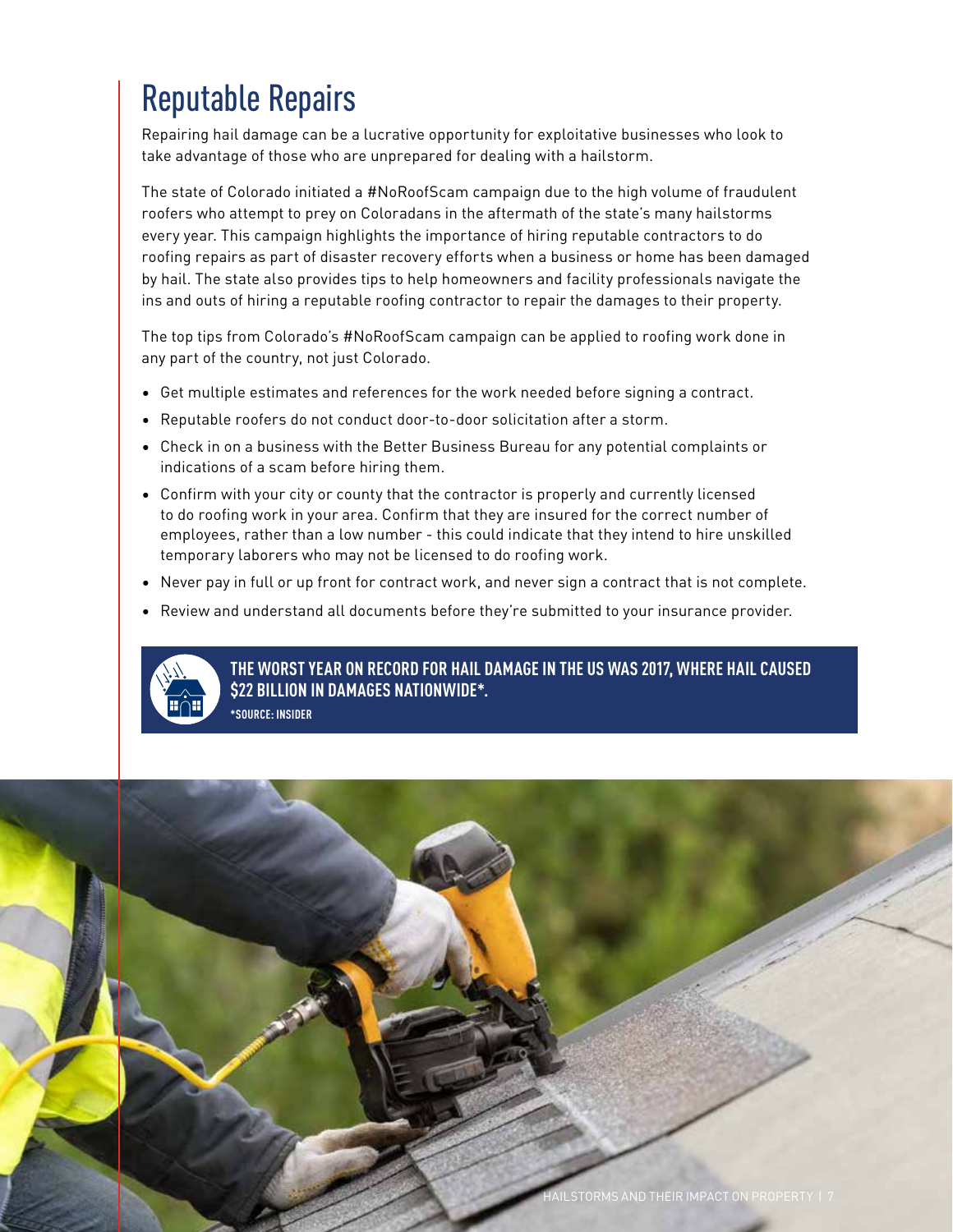A reputable contractor will have no trouble providing you with the correct documentation and proof of certification, insurance, and licensing prior to conducting work on your property. There may be state-wide or regional roofing associations that can help you look into a company to be sure they are properly certified to perform the work you need completed.

Ideally, a property owner or manager will have established a relationship with a reputable disaster recovery firm before a storm rolls through. Doing the leg work to vet a contractor or disaster recovery firm in advance can save time and money after a hailstorm has damaged your property by streamlining the repair process and getting your property attended to quickly. Especially because storms will cause widespread damage, having a pre-existing emergency response agreement in place with a disaster recovery firm can help that firm prioritize your property and get repairs done quickly.

Having a disaster recovery firm selected in advance can also help streamline the insurance claim process. Knowing your selected firm can work with you and your insurance to adhere to insurance requirements for documenting and claiming damage can be an enormous help and save money for the property owner.



**IN JULY 2020, SEVERE STORMS ACROSS THE CENTRAL PART OF THE COUNTRY CAUSED CONSIDERABLE HAIL DAMAGE IN TEXAS, MISSOURI, NEBRASKA, IOWA, SOUTH DAKOTA, NORTH DAKOTA, AND NEW MEXICO\* . \*NATIONAL CENTERS FOR ENVIRONMENTAL INFORMATION, U.S. BILLION-DOLLAR WEATHER & CLIMATE DISASTERS 1980-2021 REPORT**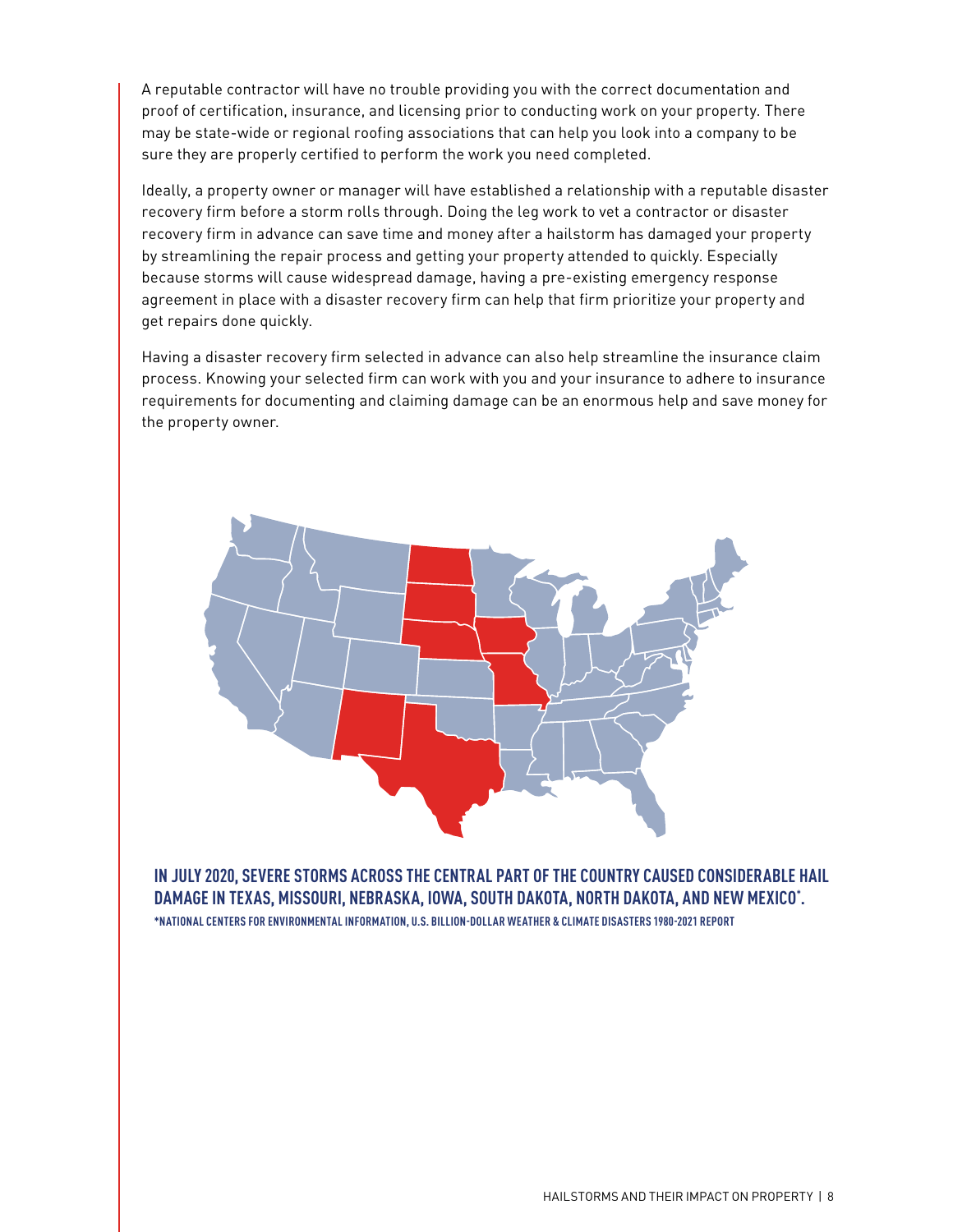### **Conclusion**

While hail can be an unexpected and unpleasant part of a storm, there are ways to prepare and protect your property in advance. Maintaining your property well can be good prevention for storm damage, as can maintaining protective landscaping standards like having a windscreen. Knowing who to call to provide repairs is a crucial part of being ready to address hail damage. Finding a reputable disaster recovery firm who can repair roofing and address other aspects of hail damage is crucial to avoid scams and save time and money after the storm.